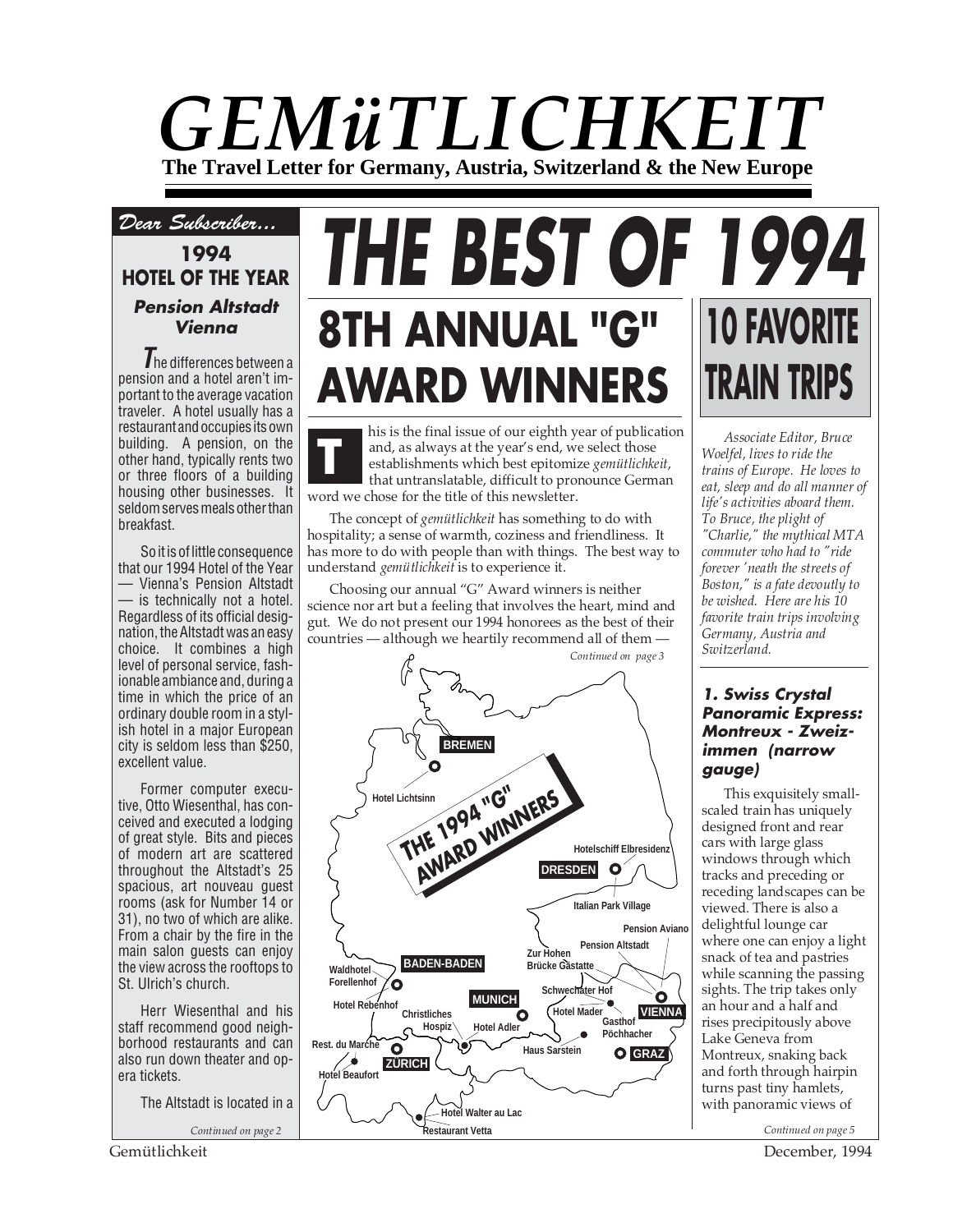# *DEAR SUBSCRIBER*

*Continued from page 1*

fairly upscale neighborhood of shops and apartments, a few blocks beyond the Ring and a short walk from the Neu Rathaus. The center of the old town is only 15 minutes on foot or five minutes by underground.

Perhaps in part because it is in Vienna, Gemütlichkeit has received more favorable letters and comments about the Altstadt than any other hotel we reviewed in 1994.

(For prices, phone numbers and other particulars on the Altstadt see listing on page 8.)

✳ ✳ ✳ ✳

#### **BEST HOTEL VALUES OF 1994**

Here, are the 11 best hotel values of the past year. They are listed in alphabetical order and include the approximate price for a standard double room with private bath.

| <b>Gasthof Pöchhacher</b>                                                                   | \$62 |
|---------------------------------------------------------------------------------------------|------|
| Gasthof Pöchhacher, Sieringerstrasse 122,<br>A-4400, Steyr, Austria, phone 07252/<br>63173. |      |
| <b>Haus Sarstein</b>                                                                        | \$58 |
| Haus Sarstein, A-4830 Hallstatt 83,<br>Austria, phone 06134/217.                            |      |

**Hotel Adler \$100** Fuggerstrasse 1, D-87561 Oberstdorf, Germany, phone 08322/30 59, fax 08322/ 81 87

**Hotel Lichtsinn \$110** Hotel Lichtsinn, Rembertistrasse 11, D-28203, Bremen, Germany, phone 0421/36 80 70, fax 0421/32 72 87.

### **Hotel Mader \$80**

Stadtplatz 36, A-4400, Steyr, Austria, phone 07252/53358-0, fax 07252/533506.

#### **Hotel Rebenhof \$85**

Hotel Rebenhof, Weinstrasse 58, D-76534, Neuweier (Baden-Baden), Germany, phone 07223/5406, fax 07223/52321.

#### **Hotel Ohnime \$75**

Purbergstrasse 56, A-8044, Graz, Austria, phone 0316/39 11 43 19, fax 0316/39 11 43 19.

#### **Hotelschiff Elbresidenz \$89**

Hotelschiff Elbresidenz, Terrassenufer 12, D-01069, Dresden, Germany, phone 0351/ 459 50 53, fax 0351/459 51 37.

#### **Pension Altstadt 5110** Pension Altstadt, Kirchengasse 41, A-1070

Vienna, Austria, phone 1/526 33 99-0, fax 1/523 49 01.

#### Pension Aviano **\$105**

Pension Aviano, Marco d' Avianogasse 1, A-1010 Vienna, Austria, phone 1/512 83 30, fax 1/5312 81 65-65.

#### **Schwechater Hof \$78**

Schwechater Hof, Sieringerstrasse 122, A-4400, Steyr, Austria, phone 07252/53067, fax 07252/5477054.

#### ✳ ✳ ✳ ✳

#### **BEST HOTELS OF 1994**

In addition to our Hotel of the Year we saw some hotels that without respect to price were outstanding. Here are the very best in alpha order along with the price for the cheapest double room.

**Brenner's Park-Hotel & Spa \$290** Lavish guest rooms, elegant public rooms, good food and top-class service in a magnificent park setting. The finest spa facilities. Few are in this class. Brenner's

Park-Hotel & Spa, Schillerstr. 6 D-76530 Baden-Baden, Germany, phone 07221/ 9000, fax 07221/38772 Rating: 18.5/20.

**Hotel Beaufort \$207** Neuchâtel, Switzerland. See "G" awards story. Rating: 18/20

#### **Hotel Walter au Lac \$145**

Very large double rooms, many with huge lakeside terraces, are the leading feature of this three-star hotel. Ideal location on Piazza Rezzonico. Hotel Walter au Lac, Piazza Rezzonico 7, CH-6900, Lugano, Switzerland, phone 091/227425, fax 091/ 234233. Rating: 16/20

**Kneippkurhaus Christliches Hospiz \$220**

Oberstdorf, Germany. See "G" awards story. Rating: 18.5/20

#### **Park Hotel Bremen \$275**

An outstanding five-star hotel, regally situated in the middle of Bremen's 350 acre Bürgerpark with access to footpaths, cycle tracks, meadows, streams and lakes. Park Hotel Bremen, Im Bürgerpark, D-28026, Bremen, Germany, phone 0421/34 08 611, fax 0421/34 08 602. Rating: 17/ 20

### **Privathotel Quisisana \$195**

Updated 19th century villa on a hill above the town. Elegant interior, especially the public rooms. Fine spa facilities. Privathotel Quisisana, Bismarckstrasse 21, D-76530, Baden-Baden, Germany, phone 07221/3440, fax 07221/38195. Rating: 16/20.

**Romantik-Hotel Der Kleine Prinz \$195** A little too cute but there's no argument that this is a tremendous small hotel. Guestrooms are extraordinary and service is five-star. Romantik-Hotel Der Kleine Prinz, Lichtentaler Strasse 36, D-76530 Baden-Baden, Germany, phone 07221/ 3464, fax 07221/38264. Rating: 16.5/20 **Twill** 

# Vol. 8, No. 12 *GEMüTLICHKE* **The Travel Letter for Germany, Austria, Switzerland & the New Europe <b>Rating Category Scale C** - 3 **December, 1994**

**Consulting Editor:** 

**Editor & Publisher:** Robert H. Bestor, Jr.<br>**Associate Editors:** Elizabeth Schiller. Bruce Woelfel **Associate Editors:** Elizabeth Schiller, Bruce Woelfel **Contributing Editors:** C. Fischer, R. Holliday **Design & Composition:** Paul T. Merschdorf **Consulting Editor:** Paul T. Merschdorf **Consulting Editor:** Paul Thomas P. Bestor **Subscription Dept:.** Andy Bestor, K. Steffans

**Gemütlichkeit** (ISSN 10431756) is published monthly by UpCountry Publishing, 2892 Chronicle Avenue, Hayward, CA 94542. TOLL FREE: 1-800/521- 6722 or 510/538-0628. FAX: 510/582-8296. Subscriptions are \$67 per year for 12 issues. While every effort is made to provide correct information in this publication, the publishers can make no guarantees regarding accuracy. Second-class postage paid in Hayward, CA.

#### **POSTMASTER: SEND ADDRESS CHANGES TO:** Gemütlichkeit, 2892 Chronicle Ave., Hayward, CA 94542

**Excellent** 

# **Vol. 8, No. 12 HOTEL RESTAURANT RATING KEY**

|  | <b>Hotel Rating Criteria</b> |
|--|------------------------------|
|  |                              |

| <b>Hotel Rating Criteria</b> |     |
|------------------------------|-----|
| People/Service               | 30% |

| ι συρισσυνισσ    | <b>UU</b> 70 |
|------------------|--------------|
| Location/Setting | 15%          |
| Guestrooms       | 30%          |
|                  |              |

#### Public rooms 5% Facilities/Restaurant 20%

#### **Special Designations Restaurant Criteria**

**G** By virtue of location, decor, Food special charm, warmth of management, or combination thereof, an especially pleasant establishment. Service 20% Atmosphere 15%

**\$** Offers significant value.

Unacceptable 0 - 3<br>Adequate 4 - 7 Adequate 4 - 7<br>Average 8 - 11 Average 8 - 11<br>Above Average 12 - 15 Above Average 12 - 15<br>Fxcellent 16 - 20

65%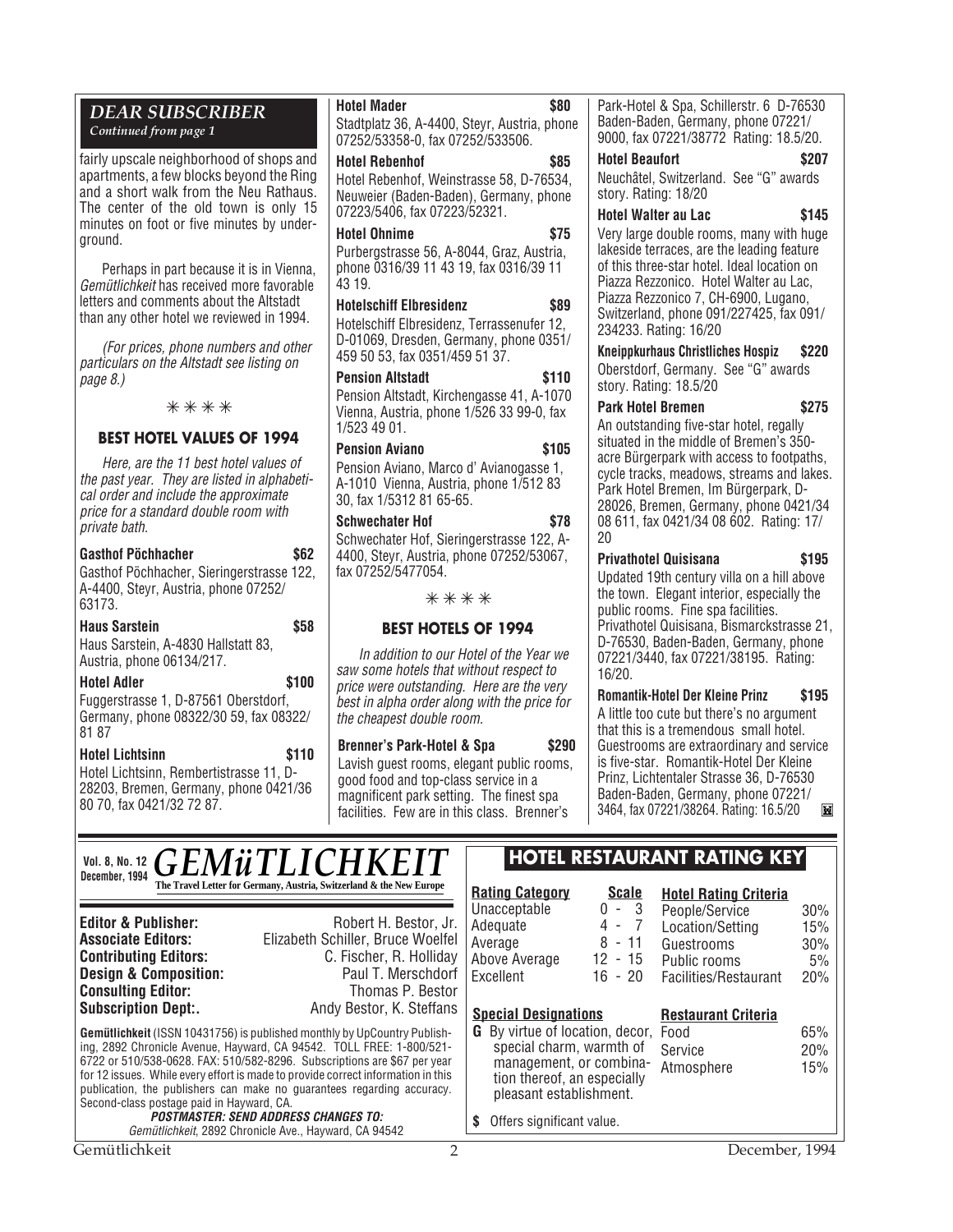#### *1994 "G" WINNERS Continued from page 1*

only that they have qualities that set them apart; qualities that can never be measured and only sketchily defined.

## **1994 "G" Awards**

#### **Pension Altstadt Vienna, Austria**

*A*lso our hotel of the year. See story, page one.

#### **Pension Aviano Vienna, Austria**

*F*rau Sabina Kafka, an energetic, thirtyish wife and mother, owns and operates several Vienna *pensionen*. This one is her flagship. The Aviano occupies a premier central location inside the Ring and several of its spacious, almost luxurious, guestrooms have views up and down the Kärntnerstrasse, Vienna's main strolling and shopping street. Excellent facilities, a businesslike but warm welcome and superior value make the Aviano a 1994 "G" winner. Try rooms Number 413 or 304.

Pension Aviano, Marco d' Avianogasse 1, A-1010 Vienna, phone 1/512 83 30, fax 1/5312 81 65-65. MOD.

#### **Kneippkurhaus Christliches Hospiz Oberstdorf, Germany**

*O*ne of the 15 best hotels we've ever reviewed. Extraordinarily beautiful interior decor and friendly management. A genuinely elegant hotel.

Kneippkurhaus Christliches Hospiz, Ludwigstrasse 37-41a, D-87561 Oberstdorf, Germany, phone 08322/701-0, fax 08322/701 516. EXP.

### **Walter au Lac Lugano, Switzerland**

*A*n ideal location, friendly service and very large double rooms, many with huge lakeside terraces, make this three-star hotel a best buy and a great place to spend a few days in the

agreeable climate of this urbane Swiss-Italian city.

Hotel Walter au Lac, Piazza Rezzonico 7, CH-6900 Lugano, Switzerland, phone 091/227425, fax 091/ 234233. MOD-EXP

#### **Waldhotel Forellenhof Baden-Baden, Germany**

*E*xcellent value and rustic charm in a wooded setting about three miles outside of Baden-Baden. The Huber family's welcome is exceptionally warm. Ask for a room in the hotel's newer section and order trout in the restaurant.

Waldhotel Forellenhof, Gaisbach 91, D-76534, Baden-Baden, phone 07221/ 9740, fax 07221/974299. MOD.

### **Hotel Rebenhof Neueweir, Germany**

*G*reat prices and a wonderful vineyard location in a small wine village about 10 minutes from Baden-Baden qualify this little gem for a "G" award. A double room with a broad window overlooking the vineyards is about \$85, making the Rebenhof our top hotel value of 1994. Ask for room Number 11.

Hotel Rebenhof, Weinstrasse 58, D-76534 Neuweier, phone 07223/5406, fax 07223/52321. INX-MOD.

#### **Elbresidenz Dresden, Germany**

*T*his unusual hotel's identical ship's cabin rooms are small but the location, looking out on the Elbe River and the nighttime lights of old Dresden, is elegant. Prices are moderate for this hotel-scarce city. Other bonuses are a swimming pool and a pleasant restaurant with outdoor terrace.

Hotelschiff Elbresidenz, Terrassenufer 12, D-01069 Dresden, phone 0351/ 459 50 53, fax 0351/459 51 37. INX-MOD.

#### **Beaufort Hotel Neuchâtel, Switzerland**

*T*his exquisite "boutique hotel" has been constructed within a 19th

century shell on a stunning lakeside location. Large and luxurious top floor doubles, lavishly complete with walk-in closets, segmented marble baths, bars and safes — lacking only the larger windows of rooms on lower floors costing twice as much — are available on weekends for two for about \$160.

Hotel Beaufort, 1, Esplanade du Mont-Blanc, 2000 Neuchâtel, Switzerland, phone 4138/24 00 24, fax 4138/ 24 78 94. EXP.

## **Haus Sarstein Hallstatt, Austria**

*T* his small pension on the edge of Hallstat's lake provides friendly reception, homelike atmosphere and very reasonable prices in a tiny town which lacks deluxe hotel accommodations.

Haus Sarstein, A-4830 Hallstatt 83, phone 06134/217. INX

#### **Hotel Mader Steyr, Austria**

*T*his "G" winner, in out-of-theway Steyr, is located directly on the town's main square. Newly renovated guestrooms are large, wellequipped and have sparkling, well-lit bathrooms. Like the other two Steyr "G" winners, the Mader was chosen for its friendly management and the fact that it is in this charming city.

Hotel Mader, Stadtplatz 36, A-4400, Steyr, Austria, phone 07252/ 53358-0, fax 07252/533506. MOD.

#### **Schwechater Hof Steyr, Austria**

*T*he accommodating Pötzl family — Otmar, Elfriede and Eva — and their seven room hotel are about as *gemütlich* a combination as we found in 1994. Ask for room Number 12.

Schwechater Hof, Sieringerstrasse 122, A-4400, Steyr, Austria, phone 07252/53067, fax 07252/5477054. INX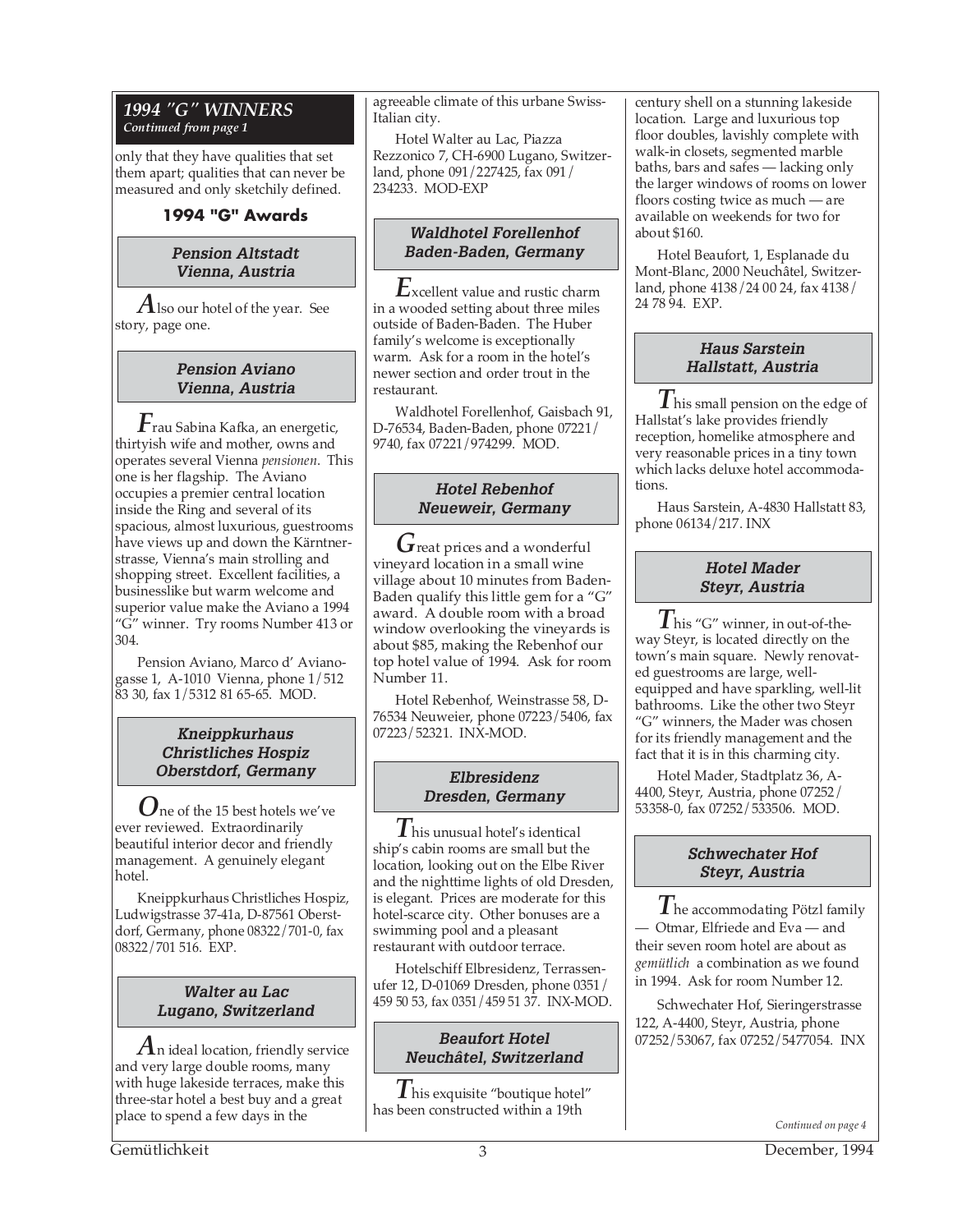#### *1994 " G" WINNERS Continued from page 3*

#### **Gasthof Pöchhacher Steyr, Austria**

*T*he homey Gasthof Pöchhacher is what European inns were like 30 years ago; cozy, comfortable, inexpensive and welcoming, with no TV and little English spoken. Guest rooms are large and comfortable with standard amenities. Try Number 28.

The Pöchhacher's *stuberl* serves some of the best food in the region with entrees priced from \$7-\$10. Later in the evening you might ask for some of the house's special apricot schnapps.

Gasthof Pöchhacher, Sieringerstrasse 122, A-4400, Steyr, Austria, phone 07252/63173. INX.

## **Hotel Lichtsinn Bermen, Germany**

*L*ike liberal politicians, moderately-priced city hotels in Europe, are a dying breed. Add distinctive charm and sophistication to the Hotel Lichtsinn's surprisingly low rates and you have a "G" winner. Most guestrooms are like small suites, each with a sleeping alcove and separate sitting area furnished with both a love seat and an upholstered wing chair. Deep leather chairs, antique armoires and Persian carpets dot the Lichtsinn's public rooms and its magnificent bar is decorated with ornately carved wood and stained glass.

Hotel Lichtsinn, Rembertistrasse 11, D-28203, phone 0421/36 80 70, fax 0421/32 72 87. MOD.

#### **Restaurant Vetta Lugano, Switzerland**

*A* ride up two funiculars brings one to this yellow Victorian building perched on the top of Mount St. Salvatore. A great place to contemplate life over a glass of Fendant and a trout from Lake Lugano. The Vetta's breezy, open dining rooms and terraces offer sweeping views of Lugano and its lake.

Restaurant Vetta, Paradiso stop (Mt. Salvatore funicular), Lugano, Switzerland, phone 091/543701. MOD.

#### **Italian Village Cafe Albertinum Hall Dresden, Germany**

*T* his elegant gilt and frescoed Baroque room, with its array of fresh baked pies and other sweet delicacies, is set among Dresden's many restored museums, palaces and churches; all impressive examples of the resurrection of this once ruined city.

Albertinum Hall, in the center of old Dresden, looks on the Elbe River from Petersburger Strasse at Rathennauplatz.

Italian Village Café, Albertinum, Brühlsche Terrasse, Dresden, Germany. MOD.

### **Restaurant-Hotel du Marche Neuchâtel, Switzerland**

*N*euchâtel is a taste of Paris in Switzerland: French language, food and vitality, all without the drawbacks of big city crowding. Restaurant-Hotel du Marche serves bistro food (steak with herb butter, pommes frites and Merlot wine) amid the medieval grandeur of this beautifully preserved city. Cars are banished underground and the real Paris is just a few hours by train. (TGV EC422 leaves Neuchâtel daily at 7:33 a.m., arrives Paris Lyon at 11:24 a.m. The return, TGV EC529, leaves Paris Lyon at 3:53 p.m., and arrives Neuchâtel at 6:49 p.m..

Hotel Restaurant du Marche, Place des Halles 4**,** Neuchâtel, Switzerland. MOD.

## **Zur Hohen Brücke Gastätte Vienna, Austria**

*T*his ordinary neighborhood *beisl* is authentic old world Vienna and slightly off the tourist track. The stock-in-trade simple Viennese food and good beer, served by correct, uniformed waiters in a pleasant room are a powerful invitation to linger for an hour or two, anytime. Zur Hohen Brücke Gastätte, Wipplingerstr. 23, Vienna, Austria. INX.

# **Austrian Train Ride Selzthal to St. Valentin & Linz**

*A* single daily run which goes all the way from Selzthal to Linz, this exciting trip along the Enns river valley takes the rider from rough water, a la "River Wild" to the transition of the taming power installations which illuminate the big city. The ride curves along a madly rushing river through a peaceful narrow rural valley of farms and small picturesque villages squeezed between jagged mountains.

Train #3602 with all second-class seating leaves Selzthal Monday through Friday at 9:40 a.m. and arrives Linz at 1:07 p.m.

# **Jaquet-Droz Automatons Neuchâtel, Switzerland**

*T*hree two-foot high clockwork figures built in the 18th century perform humanlike tasks (writing, drawing, playing the piano) upon command. Fascinating for adults and children.

Museum of Art and history, Neuchâtel. The automatons perform only on the first Sunday of each month. M

# **More Bests of 1994**

**Best New Public Transportation:** Vienna's Underground. A little over \$10 for a three-day pass and the city is yours.

**Best Breakfast Room:** Hotel Einstein, St. Gallen, Switzerland. Great halfround window under a Doric peak. **Best Dining Room View:** Romantik-Hotel Minichmayer, Steyr, Austria. Over the rivers and the town. **Best Church:** The huge Abbey at Ottobeuren near Memmingen in Southern Germany. Breathtaking. **Best Hot Drink:** *Weihnachtspunch*, a red wine-tea-rum-orange-spice Christmas concoction. The best we had was at Pension Altstadt, Vienna. **Best Unusual Museum:** (tie) Textile Museum in St. Gallen, Switzerland, and the Zeughaus (Arsenal) in Graz, Austria. Amazing embroidery and a warehouse of medieval weaponry. **Best Half-Day Tour:** The salt mines in Hallstatt, Austria. Slides better than any playground.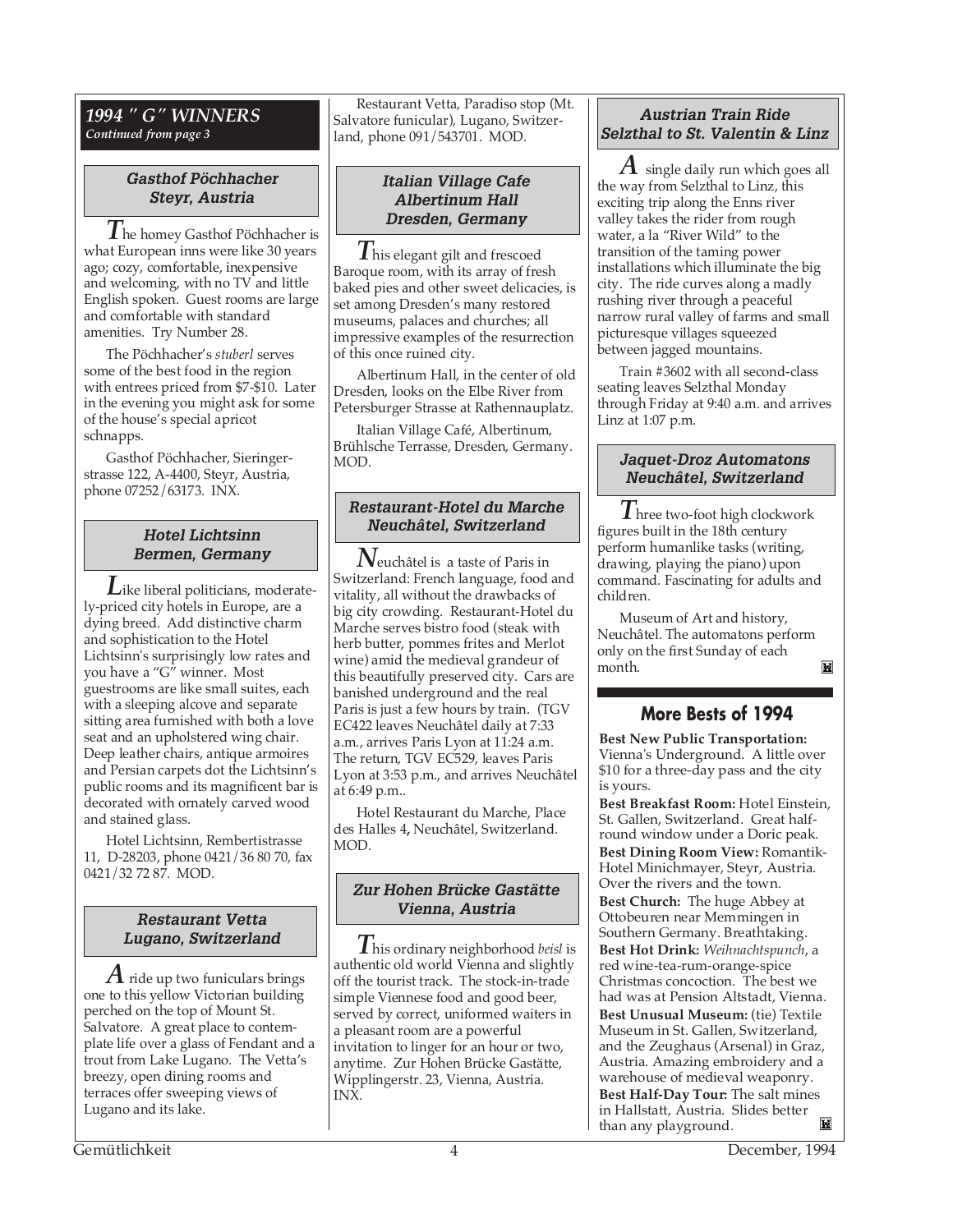#### *10 FAVORITE TRAIN RIDES Continued from page 1*

the lake and snow covered Mont Blanc beyond, then continues through high meadows and forests to Zweizimmen where a standard gauge connection to Spiez is available. "Crystal" is limited to first-class passengers.

The more conventional Panoramic Express, with attractive first and second-class cars with large windows, but no lounge or other special features, travels the same route. "Crystal" makes the trip twice per day in each direction from July 3-October 31, and runs exclusively on Sundays the remainder of the year. "Panoramic" runs daily all year. Both accept Eurailpass and Swiss Pass. Other local trains run hourly.

Schedule: Lv Montreux 8:21 a.m. and 2:00 p.m., Arr Zweizimmen 10:49 a.m. and 3:45 p.m. Lv Zweizimmen 10:43 a.m. and 4:53 p.m., Arr Montreux 12:30 p.m. and 7:00 p.m.

Rating: ACCOMMODATIONS 10/10; FOOD AND DRINK 7/10; VIEW 10/10; TOTAL SCORE 27/30

#### **2. Austrian Robert Stolz and Transalpin: Zürich - Vienna; Zürich - Graz**

Two equally excellent trains running between Zürich and Innsbruck, carry Swiss-built "panorama" cars with raised floors and very large curved windows. The route passes spectacular Austrian scenery: graceful bridges across perpendicular rock gorges, ancient castles, quaint and colorful little villages, and narrow valleys opening up to green forests and pristine alpine lakes. Transalpin ends in Vienna and the Robert Stolz train takes a different route after Innsbruck to end in Graz.

Eating aboard can be a delightful experience. Transalpin has a somewhat formal Austrian restaurant and Robert Stolz has a Swiss diner (housed in a German restaurant car), with more menu choices and a number of lighter options.

Recently aboard Transalpin, the chef reserved places for early and late lunches (before and after the stop at Innsbruck). The diner has large windows looking out on the mountain landscape and a quiet, cordial

atmosphere: dark blue walls, blue carpet, light blue brocaded drapes, and subdued lighting. Two fixed-price luncheons including dessert and coffee were offered. The more elaborate meal — soup, smoked salmon on toast, beef burgundy with noodles, Camembert cheese and vanilla pudding — cost about \$21.

To obtain seats in the observation cars (choice of smoking or nonsmoking), reservations are recommended aboard both trains .

EC 162/3 Transalpin Schedule: Lv Zürich 8:42 a.m., Arr Innsbruck 1:16 p.m. Lv Innsbruck 2:44 p.m., Arr Zürich 6:50 p.m.

EC 168/9 Robert Stolz Schedule: Lv Zürich 11:20 a.m., Arr Innsbruck 3:13 p.m., Arr Graz 9:00 p.m. Lv Graz 11:00 a.m., Arr Innsbruck 4:53 p.m., Arr Zürich 8:41 p.m..

Rating: ACCOMMODATIONS 8/10, FOOD AND DRINK 9/10; VIEW 9/10; TOTAL SCORE 26/27

# **3. Swiss Ticino: Zürich - Milan**

The enhanced opportunity to enjoy this route's craggy scenery between Zürich and the Italian border because of "Ticino's" "panorama" cars (similar to those on Robert Stolz and Transalpin), make this the most interesting trip on standard gauge rail within Switzerland. The most exciting part of the journey south comes after completing passage through the nine-mile St. Gotthard Tunnel, which pierces a mountain barrier that formerly divided Italianspeaking Ticino from the North.

The route negotiates the famous "triple spiral" section, which circles in and out of the mountains and observes the same mountain village from three different vantage points.

Ticino is the best of several good trains along this busy route and the only one to carry "panorama" cars. It also conveys a full-service Swiss diner. Reservations are advised for seats in the observation car.

EC 51/6 Ticino Schedule: Lv Zürich 8:53 a.m. (Airport 11 minutes earlier), Arr Milan 1:30 p.m. Lv Milan 3:00 p.m., Arr Zürich 7:28 p.m. (Airport 17 minutes later)

Rating: ACCOMMODATIONS 9/10; FOOD AND DRINK 7/10; VIEW 9/10; TOTAL SCORE 25/30

### **4. Pablo Casals Zürich, Bern, Lausanne and Geneva - Barcelona (overnight)**

A luxurious "hotel-train" with restaurant, bar and roomy compartments, which runs three days per week, "Casals" is currently Europe's best overnight train. Its elegant Spanish restaurant serves several choices of freshly prepared main courses. For a main dish of steak or sea bass with soup, salad, cheese, pastry, wine and coffee the cost is about \$90 for two, including wine and tip. Lighter fare and beverages are available from the bar.

Innovatively designed compartments, the largest being similar in size and amenities to cruise ship staterooms, provide a variety of sleeping arrangements. Approximate prices: four-passenger second-class sleeping compartments with sink, \$70/person; two-passenger first-class compartments with sink, \$100/person; and "Grand Classe" suites for one or two with separate toilet and shower, \$300/ total. Separate fare or Eurailpasses plus supplements for reserved compartments.

EN 272/4 Pablo Casals Schedule: Lv Zürich Mon, Wed, Fri 7:33 p.m., Bern 8:47 p.m., Lausanne 9:57 p.m., Geneva 10:49 p.m., Arr Barcelona 9:10 a.m. next morning. Lv Barcelona Franca Tue, Thu, Sun 8:15 p.m., Arr Geneva 5:52 a.m., Lausanne 6:40 a.m., Bern 7:51 a.m., Zürich 9:15 a.m. next morning.

**Rating:** ACCOMMODATIONS 10/10; FOOD AND DRINK  $9/10$ ; View  $5/10$ ; Total SCORE 24/30

#### **5. Swiss Glacier Express: Zermatt, Brig, Chur - St. Moritz (narrow gauge)**

*Continued on page 6* A beautiful ride, surely one of the most scenic in Europe, this is the most famous of the privately-run Swiss railways, a charming journey with fantastic views and a very good Swiss restaurant. Although lacking the innovative design features of Crystal Panoramic Express, first-class coaches are comfortably air-conditioned and have very large windows. The little red train winds up and down and around mountains and valleys, over and through the picturesque Swiss landscape, taking seven and a half-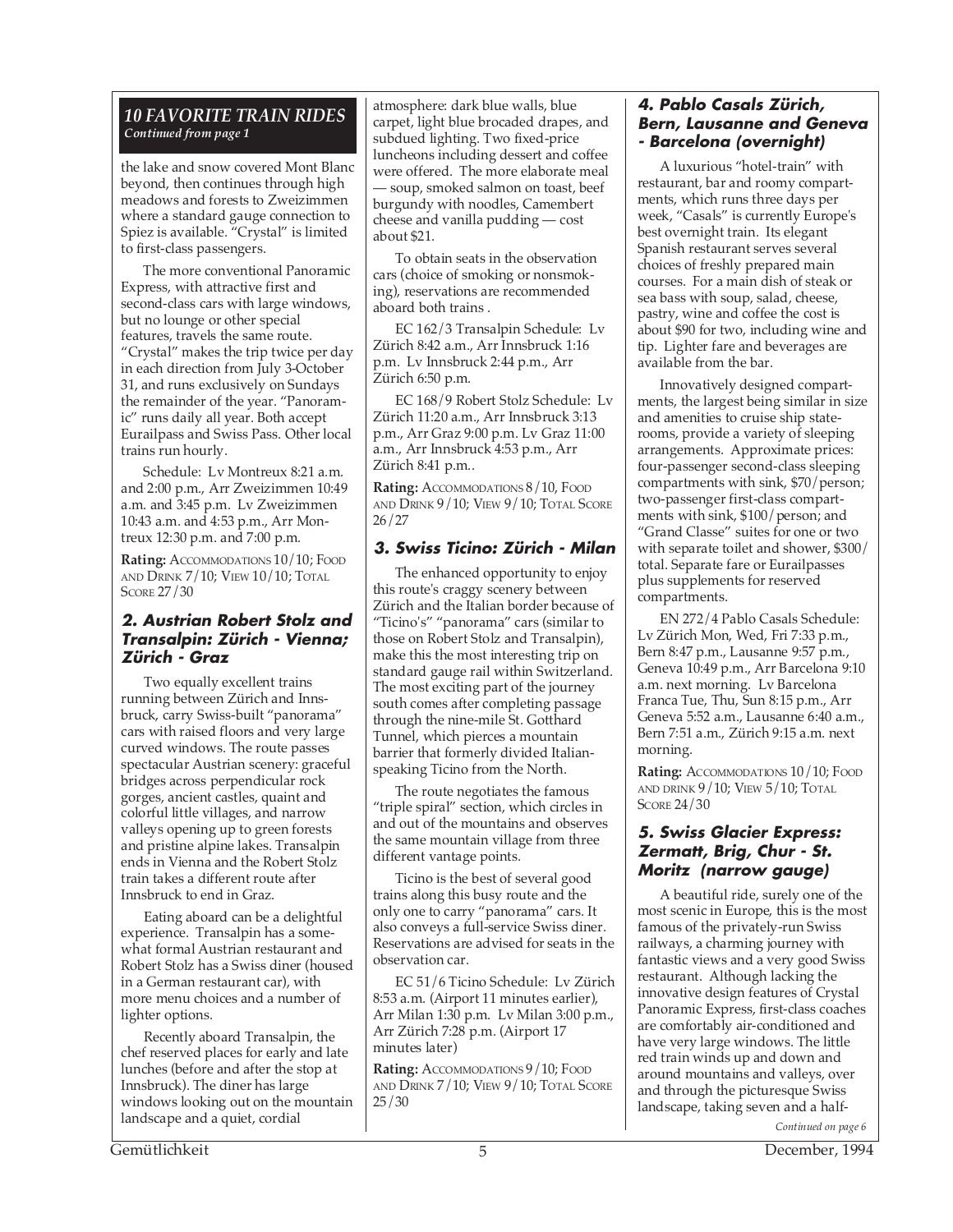hours to cover the 165 miles between Zermatt and St. Moritz. Other, less celebrated narrow gauge trains, travel the route throughout the day.

Lunch in the dining car is a particular treat, with very friendly service in a rustic/modern atmosphere: light-grained wood trim, wide windows, tables set with crisp linen and the famous bent-over wine glasses (given to passengers as souvenirs), which can be turned to keep the wine from spilling during the many banked

curves. There are two separate servings of a set lunch; a satisfying meal of consume, spaghetti with tomato sauce, veal cutlet in mushroom gravy, cheese, fruit and coffee was about \$50 for two. Reservations are essential in summer because of the popularity of this special train. Eurailpasses not accepted.

Glacier Express Schedule: Lv Zermatt 8:54 a.m., Arr Chur 2:18 p.m., St. Moritz 4:58 p.m.. Lv St. Moritz 7:05 a.m., Chur 9:03 a.m., arrives Zermatt 2:45 p.m..

**Rating:** ACCOMMODATIONS 5/ 10; FOOD AND DRINK 9/10; VIEW 10/10; TOTAL SCORE 24/  $30<sup>°</sup>$ 

#### **6. Swiss Intercity Lutetia: Geneva, Lausanne, Brig - Milan**

"Lutetia" has an enchanting, intimate air — small with especially comfortable open corridor cars — and is best among a number of interesting trains which travel this pleasurable route. It was formerly famous as a TEE (Trans Europe Express), reserved exclusively for firstclass passengers. Although later modified to include second-class cars, it has retained its distinctive appearance as well as the TEE logo.

Traveling south from Geneva, lakeside views during the early portion of the ride are followed by a mountainous ascent and passage through the 12-mile Simplon Tunnel which divides Italy and Switzerland. On a recent trip, the small dining car was run by a single attendant who

hurried aboard with fresh croissants, then served continental breakfast (\$10) and a light lunch (\$20-25) on the four and a half-hour journey. Reservations required.

IC 330/3 Lutetia Schedule: Lv Geneva 1034 a.m. (Airport 10 minutes earlier) Arr Milan 2:40 p.m. Lv Milan 9:10 a.m., Arr Geneva 1:16 p.m. (Airport 10 minutes later).

**Rating:** Accommodations 8/10; Food and drink 7/10; View 8/10; Total Score 23/30.

|                                                       |  |  | <b>WHAT IT COSTS TO RIDE</b> |  |
|-------------------------------------------------------|--|--|------------------------------|--|
| Individual Tickets*, Per Person, First-Class, One Way |  |  |                              |  |

(Meals and beverages extra)

| Crystal Panoramic Express: Day Montreux-Zweizimmen  \$32.                                |
|------------------------------------------------------------------------------------------|
|                                                                                          |
|                                                                                          |
| Pablo Casals: Overnight Zürich-Barcelona  \$203.<br>(plus \$75-\$150/pers dbl occupancy) |
| Glacier Express: Day Zermatt-St. Moritz  \$153.                                          |
|                                                                                          |
|                                                                                          |
|                                                                                          |
|                                                                                          |
| Orient Express: Overnight Paris-Budapest  \$305.**<br>(plus \$100/pers dbl occupancy)    |

*(\* Most of these trains accept Eurail passes, though reservations and sleeping compartments are charged extra.)*

 *(\*\* Compare with the famous "cruise-train" Venice-Simplon-Orient Express, traveling once a week London - Venice from March to November, which costs \$1570 per person, double occupancy including meals. Beverages are extra.)*

# **7. German ICE Panda: Zürich and Basel - Hamburg**

With its separate diner and wide, comfortable and very quiet coaches, the 155 m.p.h. German ICE is our favorite among European fast trains, the only one where it is possible to eat restaurant-style meals in a location separate from one's seat (others have small snack bars and serve in-place meals). Coaches combine corridor seating — large armchairs with soft head-cushions and glassed-in compartments seating five. Commodious and secure spaces are provided for carry-on luggage. Panda is one of three daily runs of these luxurious trains between Zürich and Hamburg. ICE trains also serve

Munich, Frankfurt, and other major German cities.

Well before departure, on a recent morning trip from Zürich, tables in the dining end of the restaurant/bistro car were set with white linen and orange-accented china. Decor is strikingly modern and deceptively spacious-looking with pale-tinted walls, an arched wood lattice ceiling, enlivened by wooden trellises and brass trim. A kitchen in the center served both the diner and bistro.

Breakfast included orange juice, scrambled or boiled eggs, ham and cheese, a basket of fresh croissants, coarse-grained bread and pumpernickel rolls. Reservations advised.

ICE 76/7 Panda Schedule: Lv Zürich 6:45 a.m. (Airport 20 minutes earlier), Basel 7:51 a.m., Arr Hamburg 2:34 p.m.. Lv Hamburg 12:37 p.m., Arr Basel 7:11 p.m., Zürich 815 p.m. (Airport 20 minutes later).

**Rating:** ACCOMMODATIONS 9/ 10; FOOD AND DRINK 9/10; VIEW 5/10; TOTAL SCORE 22/30

#### **8. French L'Arbalete: Zürich and Basel - Paris**

The two fast trains on this route, L'Arbalete and Le Corbusier, have traditional compartments as well as corridor-style seating for first-class passengers. But L'Arbalete carries a sleekly

modern French restaurant car while Le Corbusier serves distinctly mediocre airline-style, in-place meals. L'Arbalete is the clear choice, with its restful ambiance and gracious service, and excellent though expensive French meals (\$40-50 per person including main course, dessert and a small bottle of wine). Reservations advised.

EC 114/5 L'Arbalete Schedule: Lv Zürich 7:12 a.m., Basel 8:23 a.m., arrives Paris Est 1:12 p.m.. Lv Paris Est 5:00 p.m., arrives Basel 9:40 p.m., Zürich 10:47 p.m..

**Rating:** ACCOMMODATIONS 6/10; FOOD AND DRINK 9/10; VIEW 6/10. TOTAL SCORE 21/30.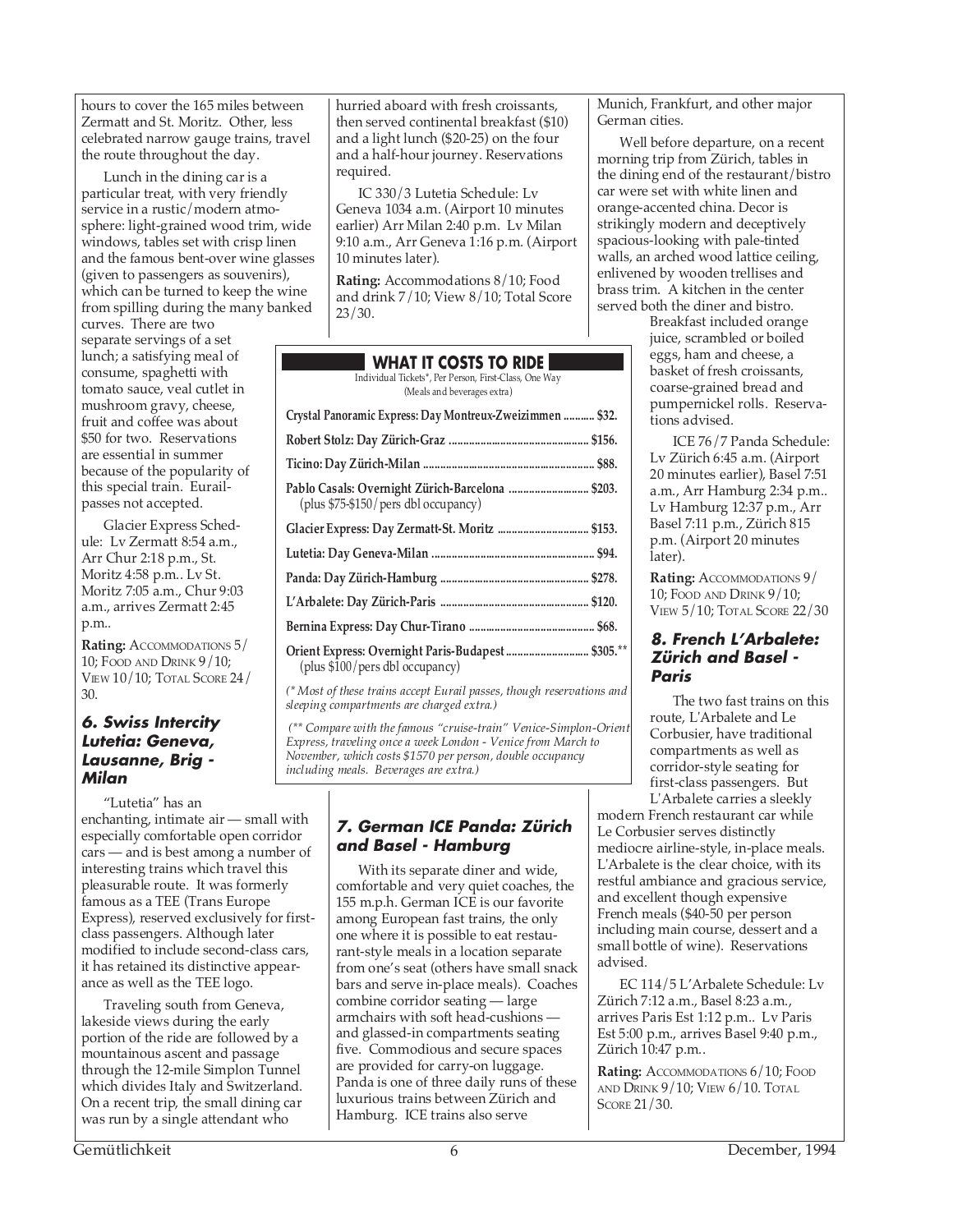### **9. Swiss Bernina Express: Chur - Tirano, Italy (narrow gauge)**

Sharing a portion of its route with Glacier Express, this ride of nearly 90 miles twists back and forth up a glacier past treeless slopes between 11,000 foot mountains, then descends to the lovely town of Poschiavo, before continuing into Tirano, which has a rail connection to Milan. The coaches are comfortable, albeit conventional in design. Food service is from a cart.

Except for Bernina Express, which runs once per day each way, service over this route consists of separate hourly segments with convenient transfers. Although Eurailpasses are valid on this privately-owned railroad, a prior reservation and payment of 6 Sfr. is required prior to boarding.

Bernina Express Schedule: Lv Chur 8:57 a.m., Arr Poschiavo 12:03 p.m., Tirano 12:40 p.m. Lv Tirano 3:05 p.m., Arr Poschiavo 3:52, Chur 6:55 p.m..

**Rating:** ACCOMMODATIONS 5/10; FOOD AND DRINK 5/10; VIEW 10/10; TOTAL SCORE 20.

## **10. Orient Express: Budapest, Vienna and Salzburg - Paris (overnight)**

On a cold Salzburg evening, bound for Paris, our sleeping compartment seemed an especially cozy haven, made up for day use with its three-seater couch of green plush upholstery. Although not as elegant as the refurbished and privately run Venice-Simplon-Orient Express (Eurailpasses not valid), this Orient Express provides good overnight comfort for much less money.

Our room contained the usual convertible desk-sink. Toilets and a small food-service area were down the hall. We were cautioned to keep both inside bolts locked during the night.

It was a long journey through many cars to reach the dining car, then...suddenly!...a Hungarian restaurant; brightly lit and lively, with red-coated waiters, glowing red shaded lamps, red lace tablecloths, white lace curtains, striped seats, and an international clientele. The imaginatively written menu had some

intriguing Hungarian and continental selections: "Transylvanian Goulasch;" "Paprika Chicken with Gnocchi." We had a salad of pickled cabbage with hot green peppers, lettuce and cucumber; then roast beef with mushrooms and green parsley sauce with rice and fried potatoes and, for dessert, a sort of Hungarian "Twinkie;" chocolatecovered cake with chocolate cream filling (\$37 including wine and tip). Eurailpasses accepted, sleeping compartments approximately \$100/ person additional.

EN 466/7 Orient Express Schedule: Lv Paris Est 7:43 p.m. (diner added in morning), Arr Salzburg 5:53 a.m. next morning, Vienna 9:25 a.m., Budapest 1:28 p.m.. Lv Budapest Keleti 3:30 p.m. (with diner to Salzburg), Arr Vienna 7:40 p.m., Salzburg 11:07 p.m., Paris Est 9:31 a.m. next morning.

**Rating:** ACCOMMODATIONS 6/10; FOOD AND DRINK 8/10; VIEW 5/10; TOTAL SCORE 19.

# **Using European Trains**

## **General Suggestions**

First-class, of course, is preferable, mainly because it is less crowded and more spacious. For individual trips reserve (\$10/seat DER Tours 800-782- 2424) 30-60 days ahead, specifying smoking preference. During summer and holiday times, popular trains such as the German Panda (Zürich-Hamburg) will be nearly full, even in first-class. In the more crowded second-class it is even more important to reserve. If boarding without a reservation, check the sign outside each compartment to see if there are vacant seats, or look for the "nonreserved" sign on a seatback in corridor cars. Within Switzerland no seats are reserved except on trains with international destinations (i.e. Transalpin: Zürich - Vienna) and special trains such as the Glacier Express.

# **Handling Baggage**

Although checking is possible, it is usually more convenient to carry bags. Try to limit baggage to one suitcase with wheels which can be carried up and down stairs. Although some cities have free luggage carts and some have escalators, stairs in others will challenge your stamina if your load is too great. When the

trip ends, be ready with bags by the exit door because many stops are only for one or two minutes.

# **Eating Aboard**

One of the greatest pleasures of train travel is "dinner in the diner." Food on European trains is better and more expensive than on Amtrak. Expect to pay about the same as in a moderately expensive restaurant in your destination city: \$25-\$45 for a three-course meal without beverages. Within Switzerland if you order a meal you can stay in the dining car for the entire journey. Elsewhere there may be two sittings (reserved ahead of time), and if you choose the first you will have to vacate for the next group of diners. Between meals the diner is usually open for light snacks, beverages and socializing.

### **Railpasses**

Purchase one of the many Eurailpass variations before leaving the US or Canada. While it is possible to order individual tickets in the U.S. or pay at the station before boarding, if your travels include one or more long trips in first-class a railpass will probably be cheaper. In addition, you won't have to wait in line and it is convenient to just flash your pass to the conductor rather than pull out your tickets each time.

Traveling entirely within one country is the least expensive, Switzerland charges \$222 first-class and \$148 second-class for three days of travel in 15; Austria is \$153 first and \$103 second for four days of travel in ten; Germany is \$260 first and \$178 second for five days travel in one month. Next cheapest is a Europass which allows five days travel in three countries over two months for \$280 first-class, \$198 second-class. Countries of choice do not include Austria, but that can be added for \$35 first-class, \$25 second. The flexipass, allowing five days first-class travel in two months for \$348 is another option. If your plans include more than five days travel and you are accompanied by another person, a Eurail Saverpass provides 15 days unlimited travel for two or more for \$430 each. (Many other plans are available, check with DER or Rail Europe for details). М